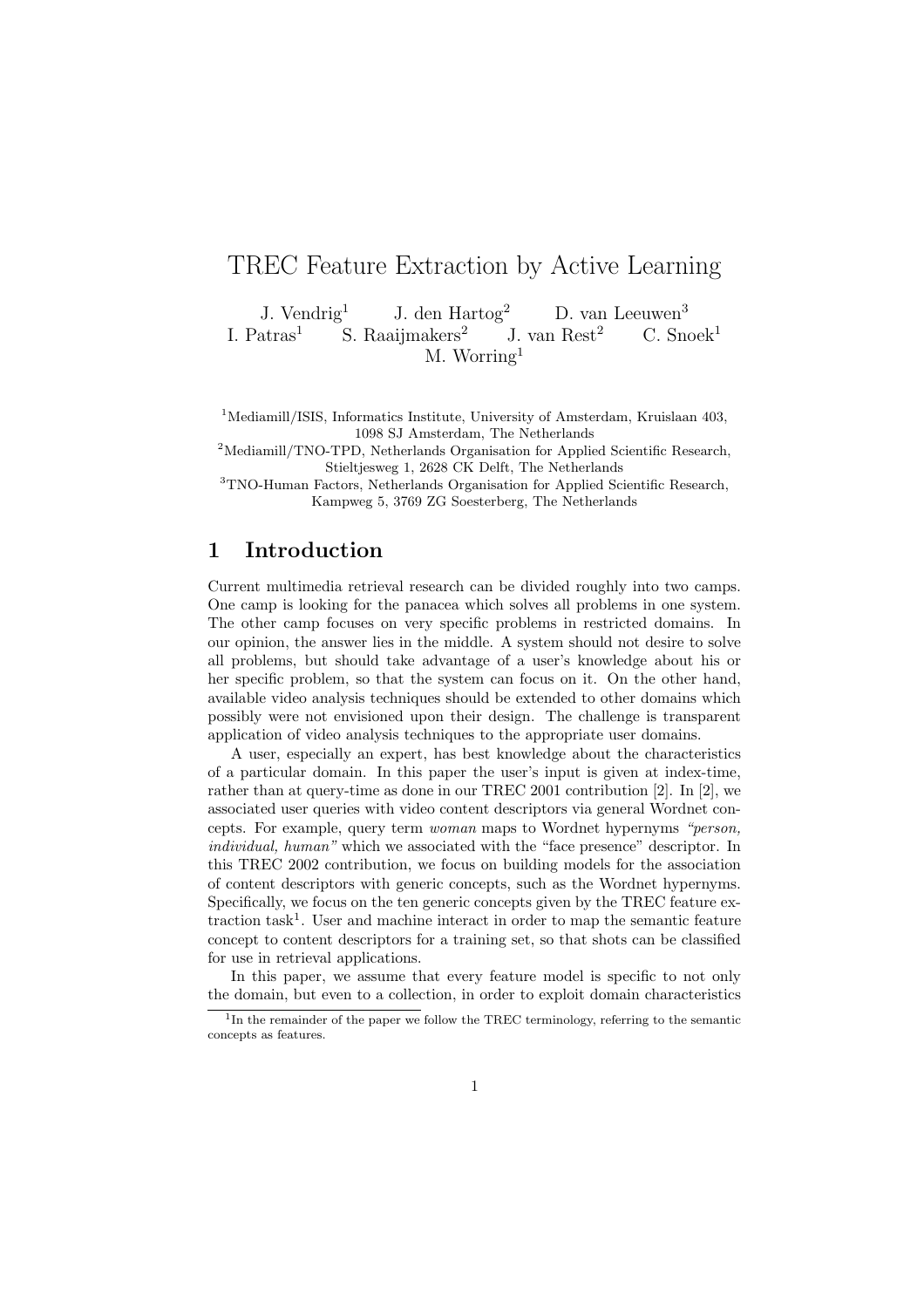and user domain knowledge. The use of a small number of broadly applicable features for video content classification is described by IBM [11] in last year's TREC, showing relatively good results. Their probabilistic system mixes the use of models for general features (e.g. outdoors and face) with models for domain-specific features (e.g. rocket and fire). In our approach, every model is collection-specific. That is, even a general feature is considered to be specific. For example, although the *outdoors* semantic concept can be found in many video collections, its visual representation in a video may be quite different. Footage of the Discovery Channel shows a different kind of outdoors sceneries than television sitcoms. The old instructional videos for school kids in the TREC 2002 collection are quite different from the videos shown at school to the MTV- and Nintendo-generations. In addition, a feature can be defined differently amongst domains, resulting in the need for different models as well. For example, the definition of the face feature for a Cartoon Network collection is different from the one for C-SPAN.

Focusing on one particular collection enables for use, or some might say abuse, of simple content descriptors that are correlated to a semantic concept. This may be caused by the style of one or more people in the film crew, such as director, editor and camera man. An example of specific collection characteristics is found in the TREC 2001 video collection. The camera movement descriptor could be used to classify shots as mountains, as they roughly correspond with camera pans. Although such a classification method cannot be generalized to other collections, it allows for uncomplicated retrieval of videos in a specific collection.

We present a system which interactively learns user-defined semantic concepts for a specific collection from a domain expert. For each concept, the domain expert builds a model by feeding visual evidence to the system in the form of examples, without knowledge about the underlying classifier and descriptors. We employ a large set of multimedia descriptors for use in a Maximum Entropy classifier. The space for example selection is determined by the output of the incrementally improved model. The system is evaluated against the TREC 2002 feature extraction collection. The user information consists of the ten semantic concepts defined for the feature extraction task.

As our system is based on visual evidence, we focus on visual content of videos. That is, we focus on the features outdoors, indoors, face, people, cityscape, landscape, text overlay and monologue. The classification of the audio features (speech and instrumental sound) is provided independently and is described briefly in section 2.2.

The paper is organized as follows. In section 2 we describe how video content is represented for example selection and classification. In section 3 the use of the Maximum Entropy classifier for multimedia content is described. In section 4 the interactive selection of examples using active learning is explained. In section 5 we describe the experimental setup for TREC evaluation. Results are discussed in section 6. Finally, we present conclusions and future research in section 7.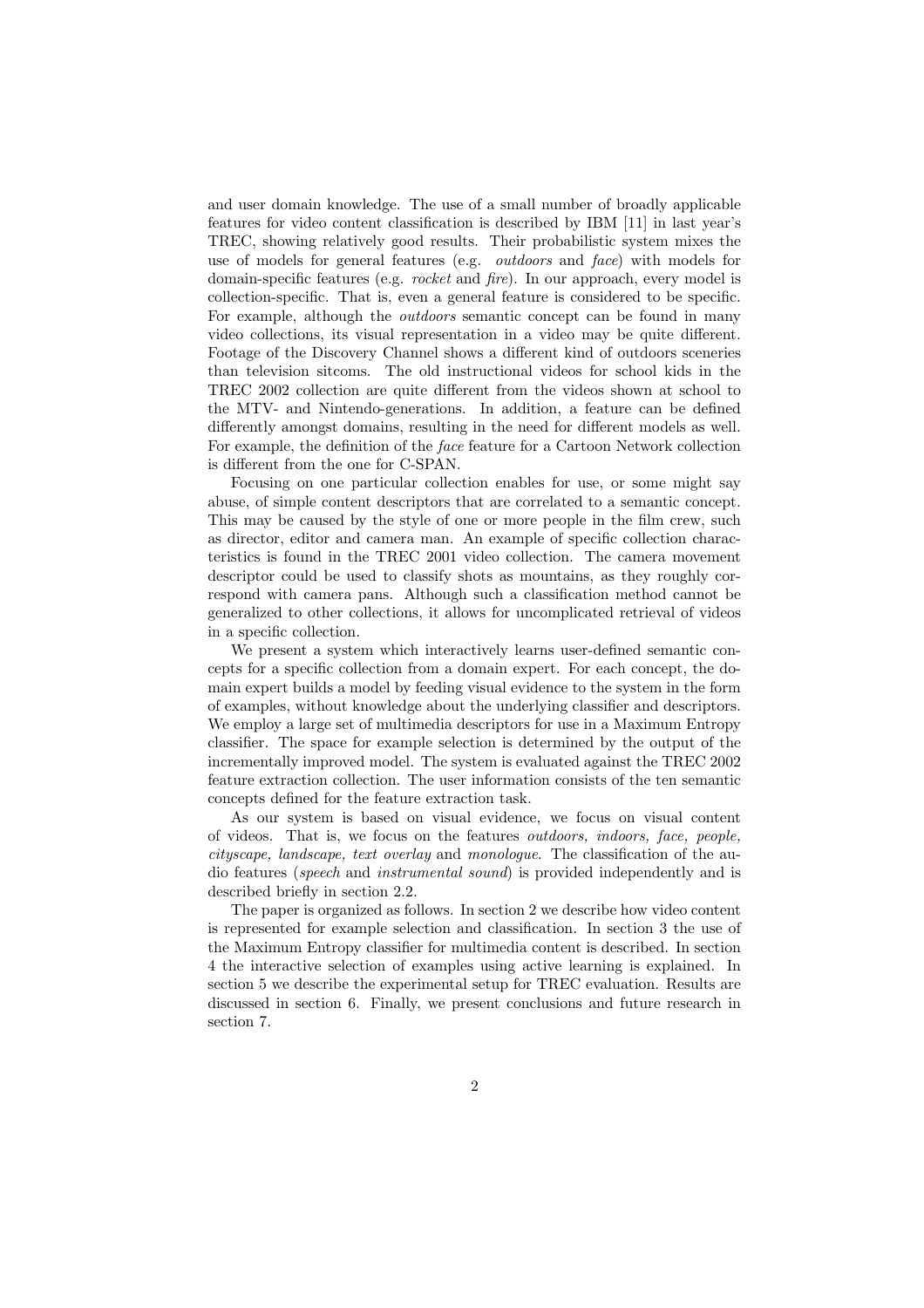#### 2 Content representation

#### 2.1 Data representation

The elementary unit in the context of TREC is a shot. However, the shot itself, i.e. the sequence of frames, is not always a good representation for the visual content. There are two reasons for employing an alternative representation. Firstly, a shot is not necessarily visually and semantically coherent. In [14] such fractions of a shot are called a shot-let, while in [12] this division is referred to as named events, which are short segments with a meaning that does not change in time. Division of the shot into smaller coherent fractions allows for better representation of the shot's content. In the context of TREC the further division is especially important, as the reference shot segmentation suffers from undersegmentation, combining consecutive shots into one shot. In addition, division into lower level units prevents loss of information due to aggregation. This is especially important in the context of TREC, as the feature definitions state that a shot is assigned to a class when at least an observable part of the shot belongs to that class. That is, a shot could be assigned to disjuncts concepts, e.g. both outdoors and indoor.

The second reason is computational feasibility. Using expensive descriptors derived from image processing on each frame in a shot requires a large amount of computing power. Meanwhile, the descriptor values can be expected to be highly similar in consecutive frames, as the content of frames change just gradually within a shot. Therefore it is expected that choosing a representation which requires less computing power does not result in loss of information as a consequence.

We choose to use content-dependent key frames as representation of a shot for image processing based descriptors. Motion descriptors are calculated on shot level for practical reasons, i.e. compatibility with existing systems. Contentdependent selection of key frames is based on the change in visual content during a shot compared to the change of content in the entire video [7]. Shots containing a relatively high amount of changes are assigned more key frames. Within a shot, key frames are chosen such that the total amount of change in the surrounding segment is approximately equal for all key frames in the shot.

#### 2.2 Descriptors

Descriptors describe the content of a shot, or the content of a representation of a shot, in order to enable comparison of the content of two shots. For automatic use by the classifier, we employed a descriptor pool containing over 60 descriptors. The descriptor pool is not geared towards a specific data collection, as the system is designed to be independent of the data collection. The descriptors include atomic descriptors such as color values and color distributions, edge characteristics, and motion descriptors; and complex descriptors such as face presence [10] and camera movement [1]. Due to the large amount of descriptors, it cannot be assumed that they are independent. For example, one descriptor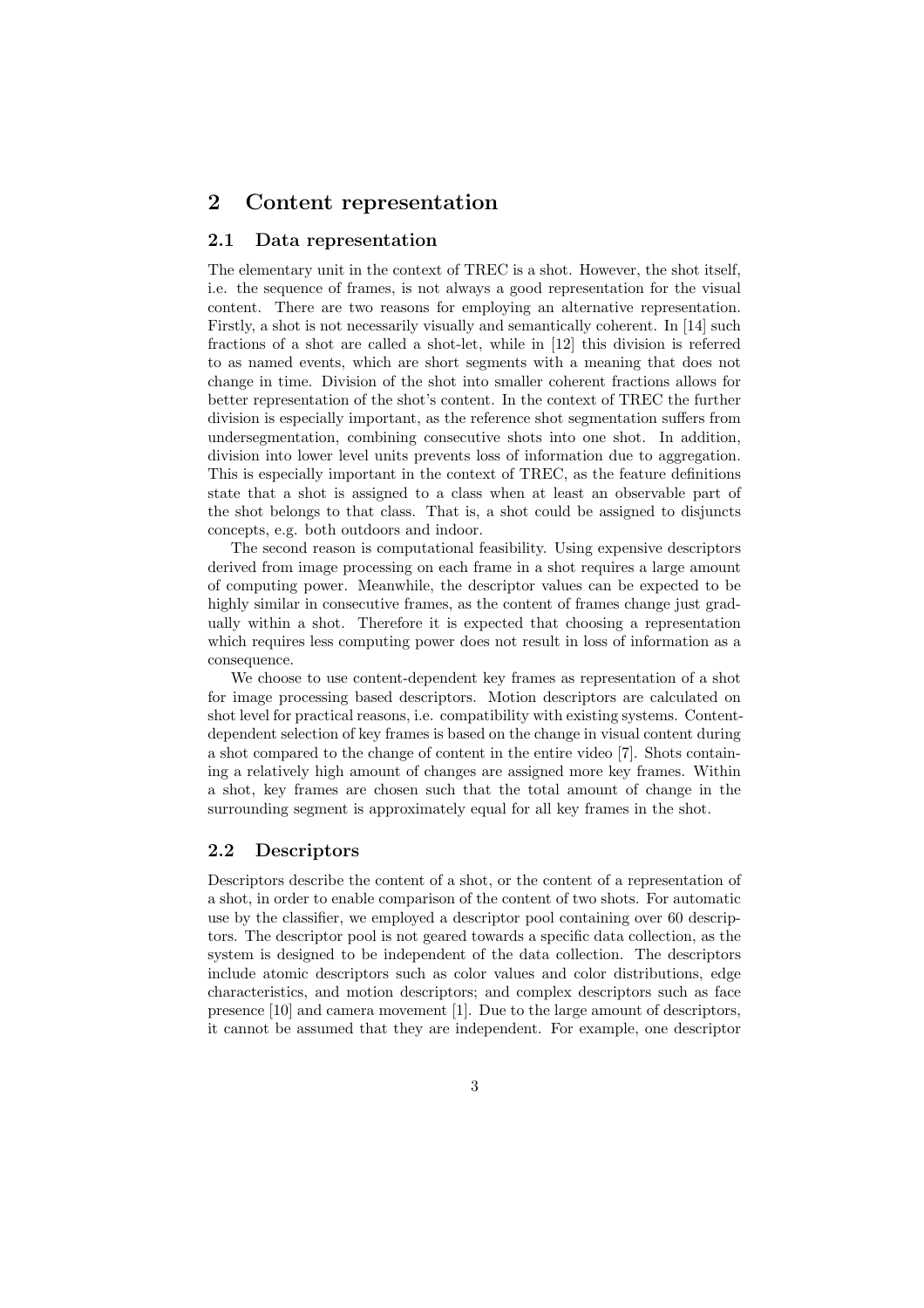(e.g. dominant color) may coexist with a specialization of itself (e.g. dominant color in the top half).

In the following sections, we describe in more detail the descriptors that relate specifically to the temporal component of video shots.

#### 2.2.1 Motion

Motion descriptors are extracted by a two-level analysis. At the block of frames level we analyze the motion by estimating a parametric motion model with a robust regression scheme [1]. In this way we obtain two types of low-level features. On the one hand we obtain the camera operation (pan, tilt, zoom-in, zoom-out or unknown) and the factors that are related to it (focus of expansion, pan-factor, etc). On the other hand, we obtain descriptors such as the average motion, the percentage of outliers from the dominant motion model, and the average position and motion of the outliers.

At the shot level, the descriptors of the block of frames level are combined for the estimation of descriptors such as the average pan factor in the shot, the motion activity due to camera operations and the percentage of frames in which the camera zooms in. The shot level descriptors are used for classification of the shot.

#### 2.2.2 Audio

The classifications for the two audio features (speech and music) are provided independently by TNO-Human Factors. Classification is done without prior knowledge about the data set.

The speech/music discrimination is based on amplitude variation in the audio's signal envelope shape. Generally, speech has higher amplitude variations than music in the spectral regions around 475 and 2700 Hz. The input signal is partitioned into 1 second segments. For each segment, the amplitude fluctuations in these bands are determined and they are low pass filtered at 8 Hz. When the amplitude variation in either of the two spectral bands is above a certain threshold, the segment is identified as speech, otherwise as music. A third category silence is used if the total acoustic energy is low. The thresholds are based on values found for Dutch radio and television broadcast material, as well as eight music CD tracks with various music styles (classical instrumental, vocal, pop and jazz).

# 3 Classifier

The concept classifier used to model features has to deal with three issues concerning the data set and the descriptors. Firstly, the classifier has to cope with descriptors that are undefined for a shot. For example, when there is no pan camera movement in a shot, the pan factor descriptor is undefined. Secondly, in contrast with [11], it is our opinion that the classifier cannot assume descriptors are independent. Independence is not expected in multimedia objects, such as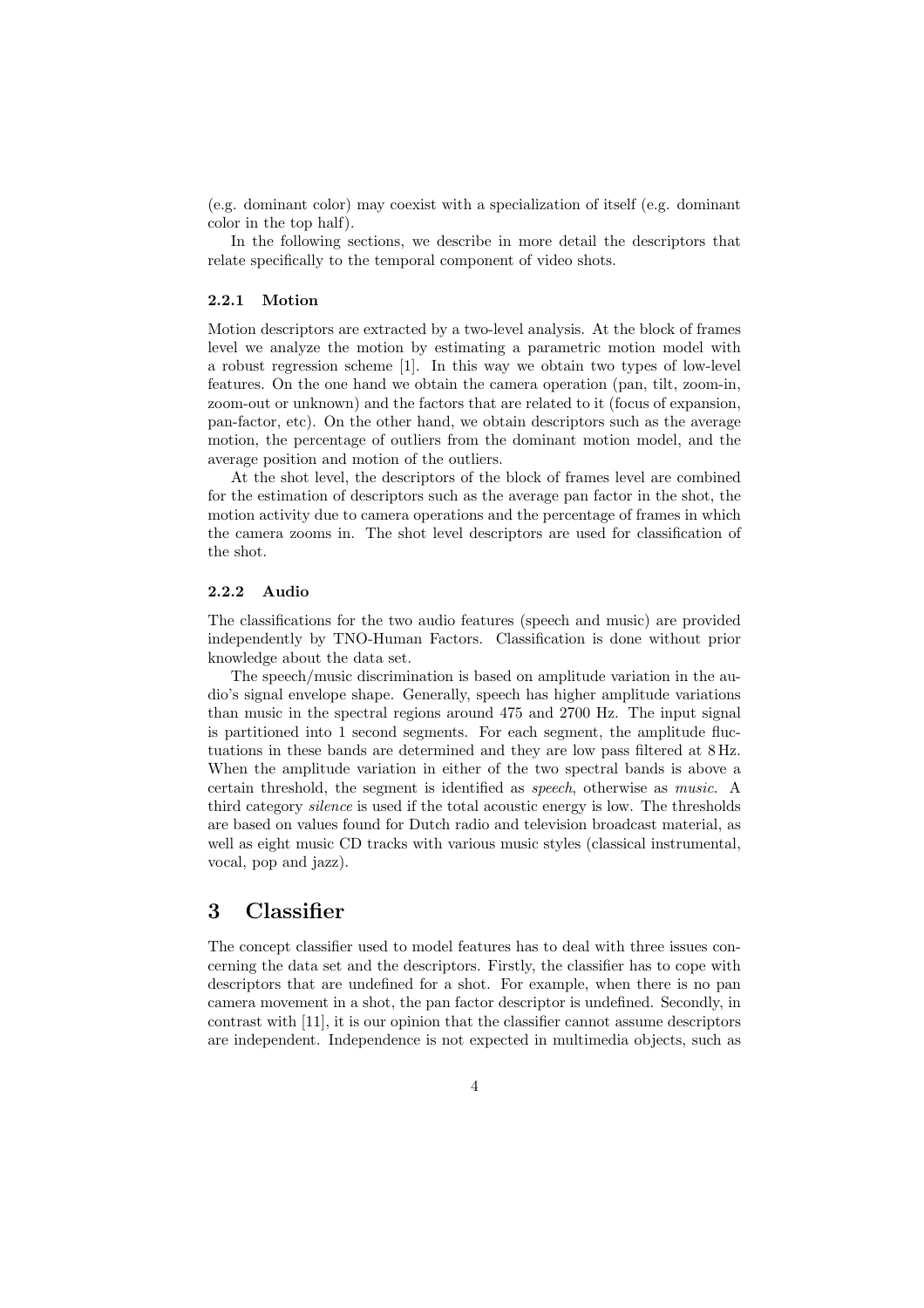video shots, because they comprise several correlated information sources. In addition, the use of a large descriptor pool leads to interdependencies of descriptors. Thirdly, the classifier has to cope with an imbalanced data set. Just a relatively small number of positive examples is available in the training set. Training should focus on the positive examples, since the given features are one class problems [15].

For classification we choose the Maximum Entropy classifier, as it deals with the above issues. Firstly, it makes use of sparse vector format, thereby dealing with missing descriptor values. It is not necessary to provide dummy values for undefined descriptors. Secondly, the classifier assumes no independence between descriptors, in contrast to classifiers as Naive Bayes [8]. Thirdly, we found in experiments that a Maximum Entropy classifier is less sensitive to the majority effect than a Support Vector classifier [8]. Hence it is well suited for a data collection containing few positive examples.

Maximum Entropy classification has been applied successfully in a variety of domains, including the area of statistical natural language processing where it achieved state-of-the-art performance [4]. The Maximum Entropy framework was originally proposed by Jaynes [9] as a means to make inference based on partial information. Jaynes claimed that "the only unbiased assignment one could make, should use the probability distribution which has maximum entropy subject to whatever is known", i.e. the probability distribution keeping the uncertainty maximal.

The Maximum Entropy approach allows for the use of a large amount of descriptors without the need to specify their relevance for training a specific semantic concept. The relative importance of each descriptor is computed automatically by the Generalized Iterative Scaling (GIS) algorithm [6]. This makes Maximum Entropy classification generally applicable.

A general problem for classifiers is diversity in descriptor types. The Maximum Entropy classifier suffers from this problem as well as it makes use of binary trigger descriptors, i.e. either the descriptor is true or it is false/undefined. Our original multimedia descriptors are both categorical and numerical. An example of the former descriptor type is "type of camera movement", which takes values such as "zoom" and "pan". Categorical descriptors can be used directly as a binary trigger. The mapping of numerical descriptor values to binary triggers, however, is non-trivial.

For further discretization of numerical descriptor values we employ a binning function which maps each value to a categorical representation. The binning process itself does not need to lead to loss of information. For many descriptors, numerical values have a higher precision than is needed or used. For example, there is no significant difference between value 0.10 and 0.101, i.e. more precision does not necessarily lead to better description of the content. It is often sufficient to express a descriptor's value categorically. An example is the use of "mostly orange" or "very orange" to describe a color as done in [13]. The choice for the number of categorical values (bins) has to be established experimentally.

The binary trigger descriptor resulting from binning is used by the Maximum Entropy classifier. A disadvantage of binning which is specific to the Maximum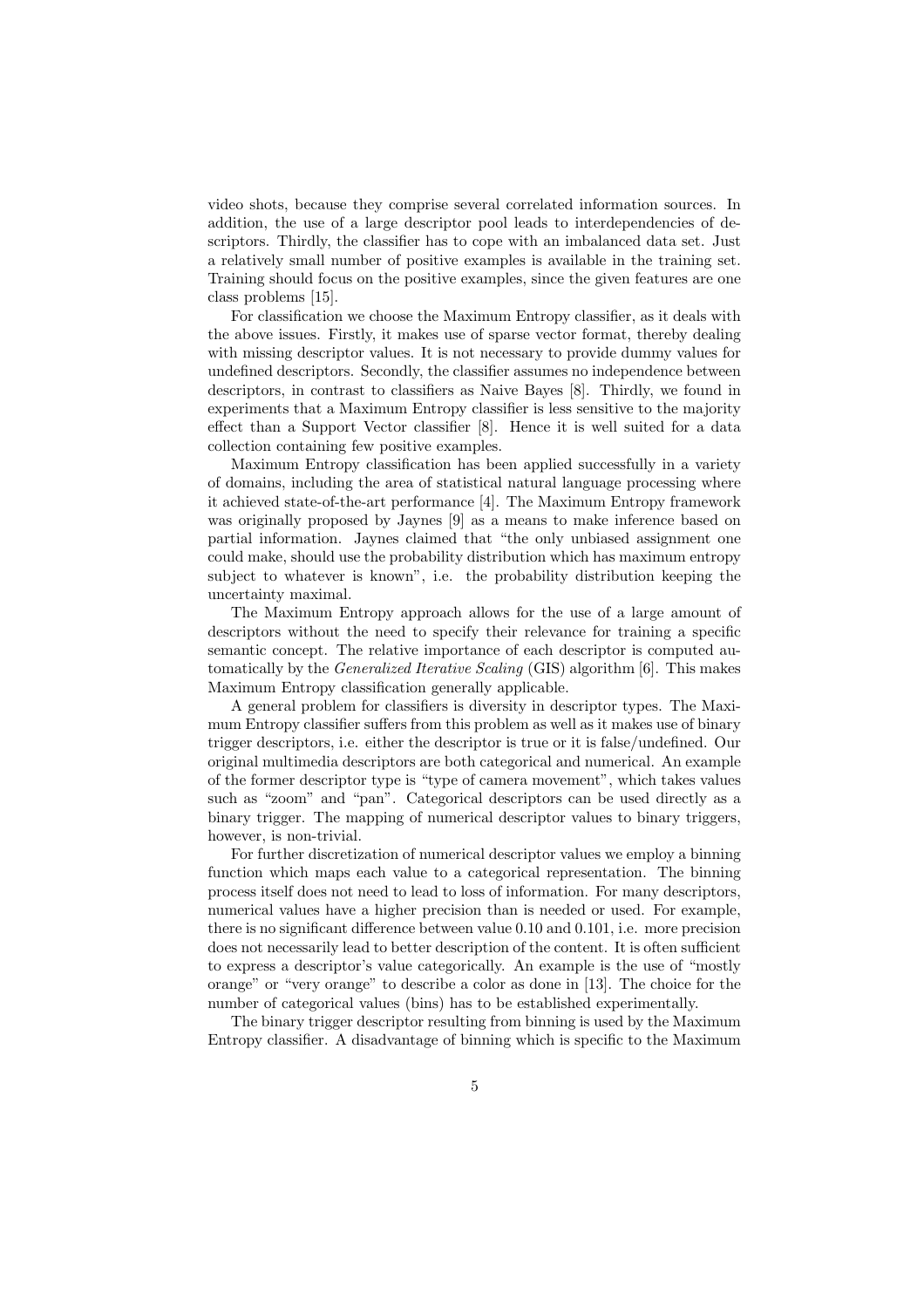Entropy approach is the loss of order. That is, for the classifier bins are not related in any way. Bin 1 is not closer to bin 3 than to bin 9. Even when binning does not lead to loss of information for an individual descriptor value, it does lead to information loss for the similarity between shots.

The binning function has to take into account that not all descriptor values are normalized. Therefore we choose the use of equal frequency binning, which is performed after descriptor computation for the entire collection. It divides the descriptor values into a fixed number of bins such that each bin contains approximately the same number of values. Equal frequency binning is not sensitive to outlying values and skewed distribution of values over the range. The remaining problem is to choose the number of bins for discretization.

The implementation used for the Maximum Entropy classification is the publicly available OpenNLP Maximum Entropy Package [3].

#### 4 Interactive teaching

As all learning classifiers, Maximum Entropy suffers from the need to select training examples from the collection. It requires a great deal of human effort to label the examples. Minimizing the human effort without compromising the quality of the examples is an important issue.

The traditional approach of random sampling is often chosen to acquire examples from a collection. However, for the problem at hand random sampling does not seem optimal. Cohn [5] addresses this issue in general in the context of neural networks, stating that in many formal problems it is more efficient to focus on a region of uncertainty rather than the entire collection. For the specific problem of TREC 2002 feature extraction we found this to be the case.

The reason to use more intelligent example selection than random sampling lies in the nature of the TREC features. Although the features can be perceived as binary (e.g. a shot contains overlay text or not), really the feature can be defined by positive examples only as the scope of negative examples is too broad. Therefore, focus on finding positive examples is needed.

In addition to the relative importance of positive examples, the positive examples are relatively rare in the collection. For example, we estimate 5% of the shots in the training collection contain *overlay text*. Even when a classifier does not need many positive examples, a sufficiently large set in absolute numbers must be given. Hence, it is more important to find positive examples describing the feature than to find examples representative for the collection.

To give precedence to labeling of positive examples we apply active learning, which is defined by  $[5]$  as "any form of learning in which the learning program has some control over the inputs it trains on". That is, the classifier controls which examples are presented to the teacher for judgement.

Because of our focus on positive examples, for employment of active learning in our system we use a variant on the region of uncertainty described in [5]. Instead of presenting the teacher shots of which classification is most uncertain, we present shots for which labeling is most important, i.e. the shots most likely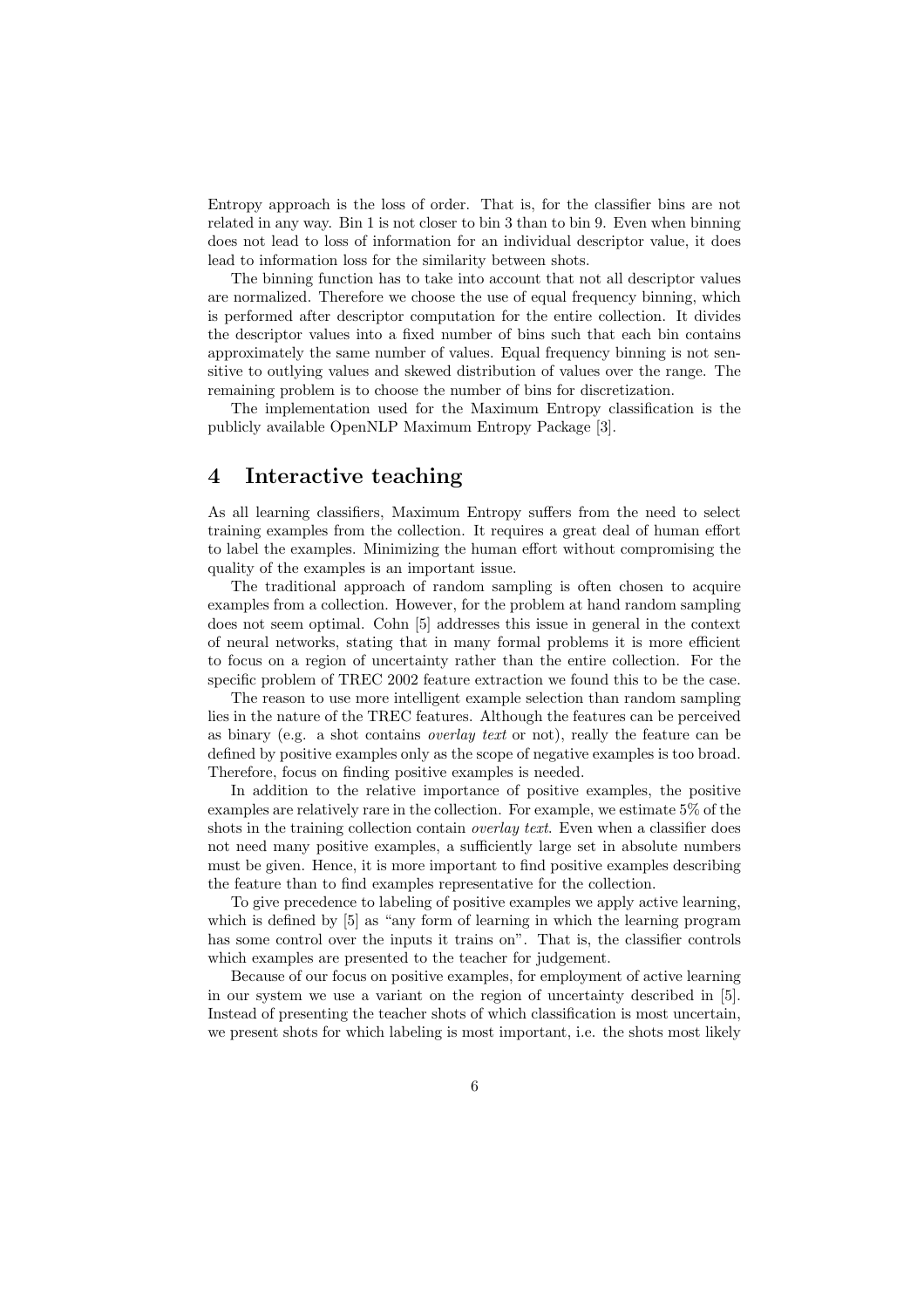to be positive examples. This way, the teacher does not just provide examples, but indirectly he or she gives feedback on the classifier.

Theoretically, the active learning approach described could lead to undersampling of negative examples. However, in practice this would occur only when the model is very good from the start, or when positive examples are abundant in the collection. Both cases are unlikely in the context of the TREC feature extraction task.

Ideally, all presented examples would be classified by the teacher as either positive or negative. In practice, we have to introduce an "unclassified" category for two reasons. The first reason is that some shots do not contain sufficient information to be classified unambiguously. That is, the feature value cannot be determined without speculation or knowledge about the context. The second reason relates to definitions. The definitions given for the TREC experiment do not always match with the intuitive classification for a feature. This problem is not specific to TREC, but would occur in any large data collection for a broad domain, especially when there is more than one teacher. In cases where intuition and strict definition clash, the teacher uses the "unclassified" label. In terms of the classifier it means the model is not trained on "unclassified" examples, and we have no opinion on the outcome of the classifier for such examples when applied to the test collection.

We use the i-Notation system described in [16], extended with access to the OpenNLP Maximum Entropy Package [3] for selecting possibly positive examples. It is depicted in figure 1.

### 5 Experimental setup

In this section we describe briefly the most important parameters influencing the experiment.

Key frames are selected as described in section 2.1, with a minimum of 2 key frames per shot and an average (per video) of 1 key frame every 2 seconds.

The amount of bins is fixed to 4 for all numeric descriptors in the pool. Experiments with other bin amounts in the range of 3 . . . 10 showed no significant impact on results for the training set.

As the Maximum Entropy classifier's decision is binary for each feature, the results consists of shots for which a positive decision with a likelihood  $\geq 0.5$  is found.

The confidence of the existence of an audio feature (speech or music) within a video shot is computed as the number of segments classified as the feature normalized over the total shot length. The confidences of all shots are ranked and cut off at the given maximum of 1000 shots.

The two runs are different for the eight visual features only. The two aural features are constant. In the second run, we add the confidence measures for the aural features as descriptors used to classify the eight visual features.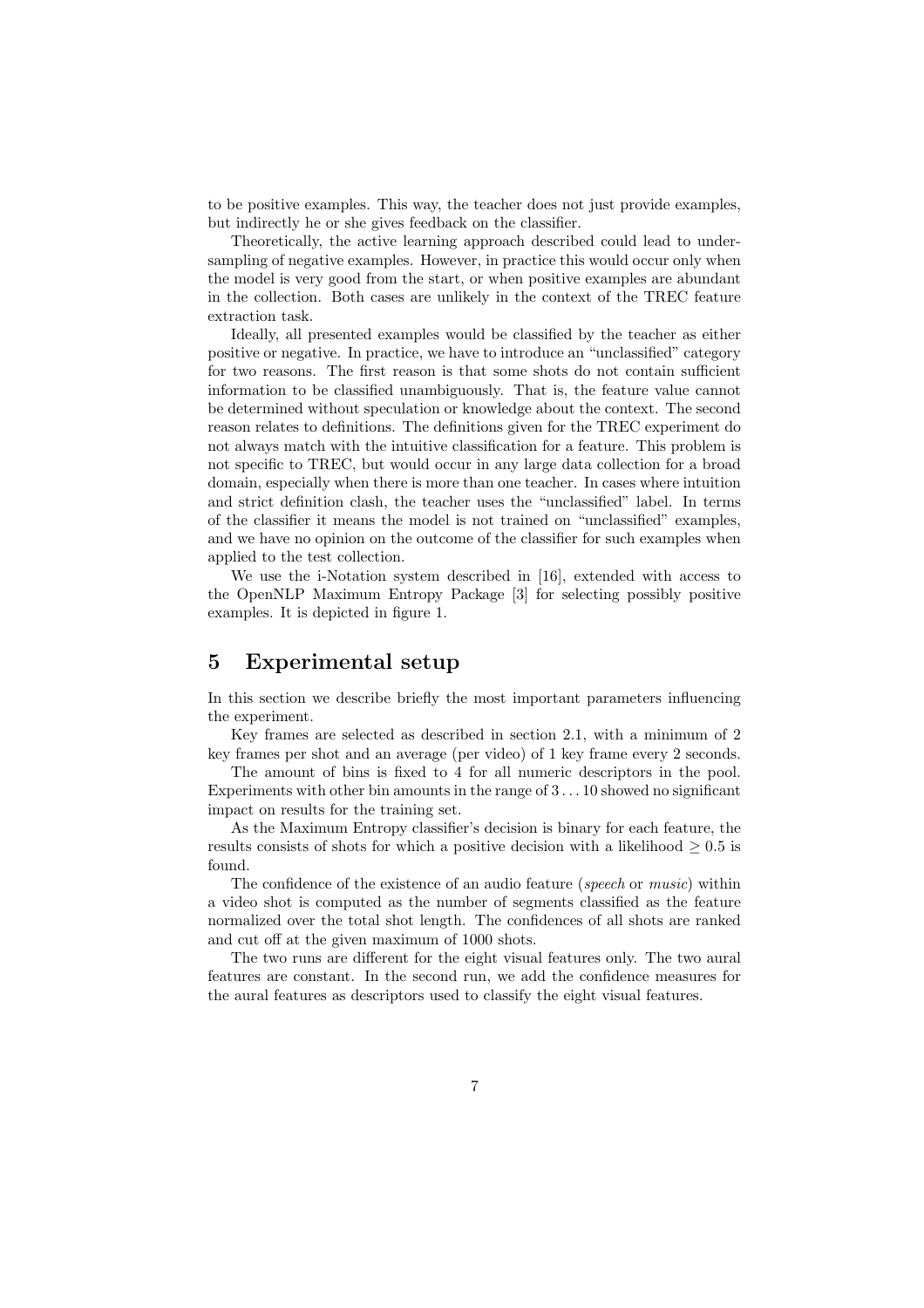

Figure 1: Screendump of the i-Notation system extended with active learning functionality.

# 6 Results and discussion

The likelihood threshold on the classifier decision confidence has a large impact on the evaluation, as the results lists are smaller than the maximum of 1000 shots for evaluation. The results lists vary from 744 shots for outdoors to 4 for landscape. The overall TREC results show that many more shots with the same feature are available in the collection, indicating that our threshold is too high.

Employment of a large descriptor pool does not have a negative impact on results according to a comparative experiment. We estimated results for the face feature using the "face presence" descriptor only, which is obviously a very powerful descriptor for this feature. Although adding the other descriptors do not lead to better classification results, they do not corrupt the classification either.

# 7 Conclusions and future research

The use of active learning in combination with the Maximum Entropy classifier leads to a generic approach for feature classification applying to a specific collection. The results of classification for the eight visual TREC features are not satisfactory. This may be due to the heterogeneity of the TREC collection, which is composed of several semantically unrelated collections. Although our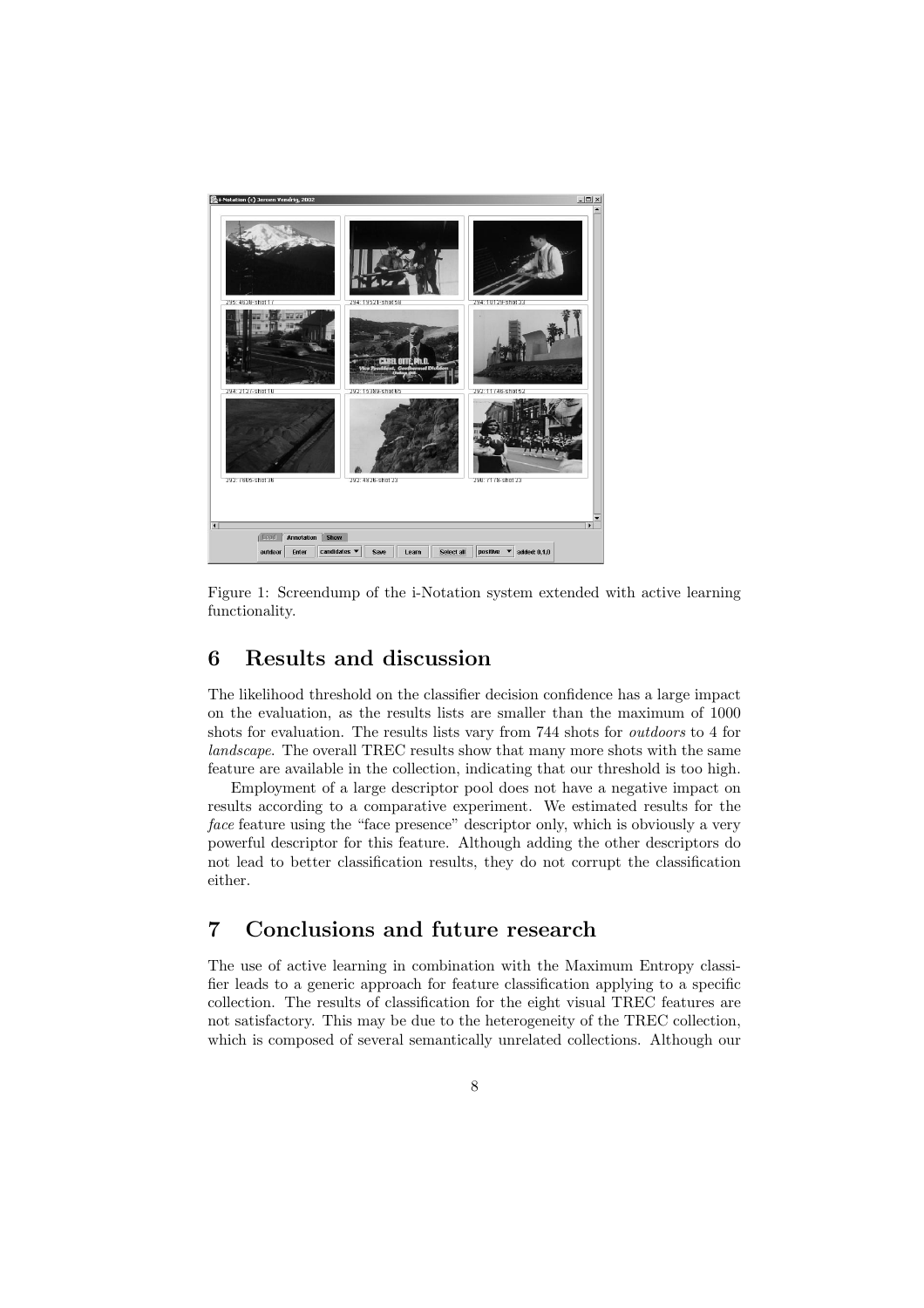approach should be able to cope with such a collection as well, the active learning component should be designed to take the heterogeneity into account. That is, the active learning component should take examples from all sub-collections for labeling by the user, thereby avoiding a local optimum.

The threshold used to determine positive decisions is too high. In the context of TREC evaluation, it would be better to rank all decision confidence values. Further research is needed to find out whether a ranking approach conflicts with the theory on which the Maximum Entropy classifier and its implementation are based.

The use of a large descriptor pool does not confuse the classifier when one very powerful, specific descriptor for a feature is present, as in the case of the face feature. Therefore, in future experiments we intend to use more descriptors rather than less. However, an automatic mechanism for selecting relevant descriptors from the pool for a particular feature is desired to be more robust against noise. Although initial experiments on the video data set do not yet show significant effects, we found selection and combination of descriptors to be useful in other Maximum Entropy applications.

The most important future research theme for use of Maximum Entropy classification in multimedia is the binning function. The effect of variations on the current binning function need to be measured. Examples of variations are small versus large amount of bins, determination of amount of bins for each descriptor individually, and using overlapping bins to deal with border values.

# Acknowledgements

The authors wish to thank Jan Baan for providing camera work techniques and Thang Viet Pham for the face presence detection.

### References

- [1] J. Baan. Camera techniek detectie. Technical report, TNO, November 2000.
- [2] J. Baan, A. van Ballegooij, J.-M. Geusebroek, D. Hiemstra, J. den Hartog, J. List, C. Snoek, I. Patras, S. Raaijmakers, L. Todoran, J. Vendrig, A. de Vries, T. Westerveld, and M. Worring. Lazy users and automatic video retrieval tools in (the) lowlands. In Proceedings of the 10th Text Retrieval Conference (TREC), pages 104–113, Gaithersburg, USA, November 2001.
- [3] J. Baldridge. The opennlp maximum entropy package. Online documentation, http://maxent.sf.net, SourceForge, 2002.
- [4] A. Berger, S. Della Pietra, and V. Della Pietra. A maximum entropy approach to natural language processing. Computational Linguistics, 22(1):39–71, 1996.